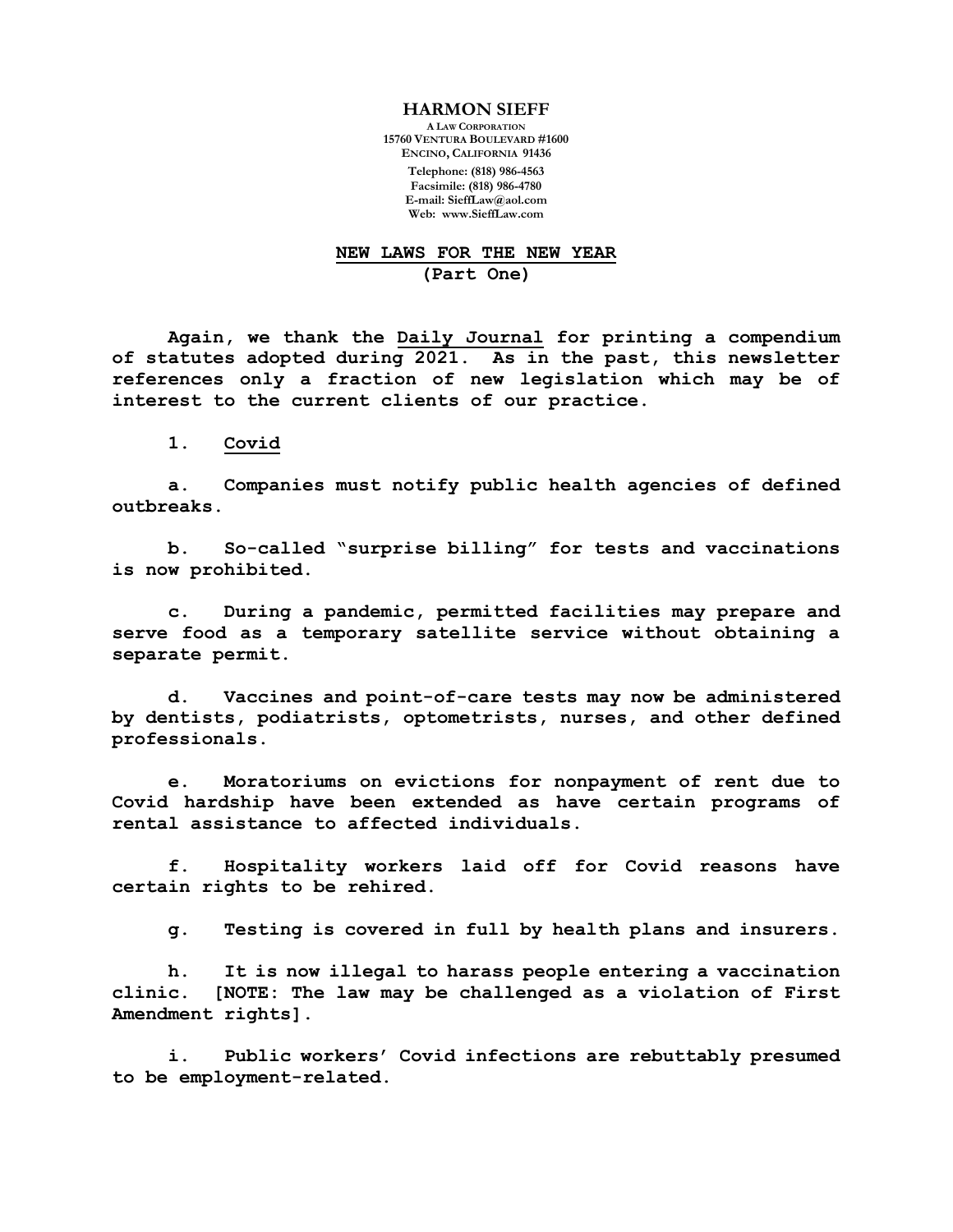## **2. Employment**

**a. Lawsuits and current worker claims cannot be settled using agreements which prevent disclosure of information regarding sexual assault or harassment, discrimination, retaliation, or certain other claims.** 

**b. Non-disparagement provisions in employment or separation contracts are prohibited.**

**c. Wrongfully withholding wages or tips from workers is now a felony. For this purpose, independent contractors are considered employees.**

**d. Workplace posters required to inform workers of legal rights can now be delivered electronically.**

**e. Food delivery platforms must pay delivery workers all tips and cannot charge higher prices than posted on their websites.**

**f. State minimum wage is now \$15 hourly for companies of 26 or more workers, and \$14 for smaller entities. Salaried workers must receive \$62,400 annually or \$58,240 at smaller companies. Municipalities may have higher minimums.**

**g. Wage theft can be prosecuted as a misdemeanor or felony.**

**3. Education**

**a. A course in ethnic studies is now a graduation requirement in California schools.**

**b. Public colleges and high schools must now provide free menstrual products on campus.**

**c. Career fairs must invite apprenticeship programs.**

**d. State college savings plans may be applied to registered apprenticeship programs or to repay student loans.**

**e. Pupils must be excused from school to attend cultural ceremonies.**

-2-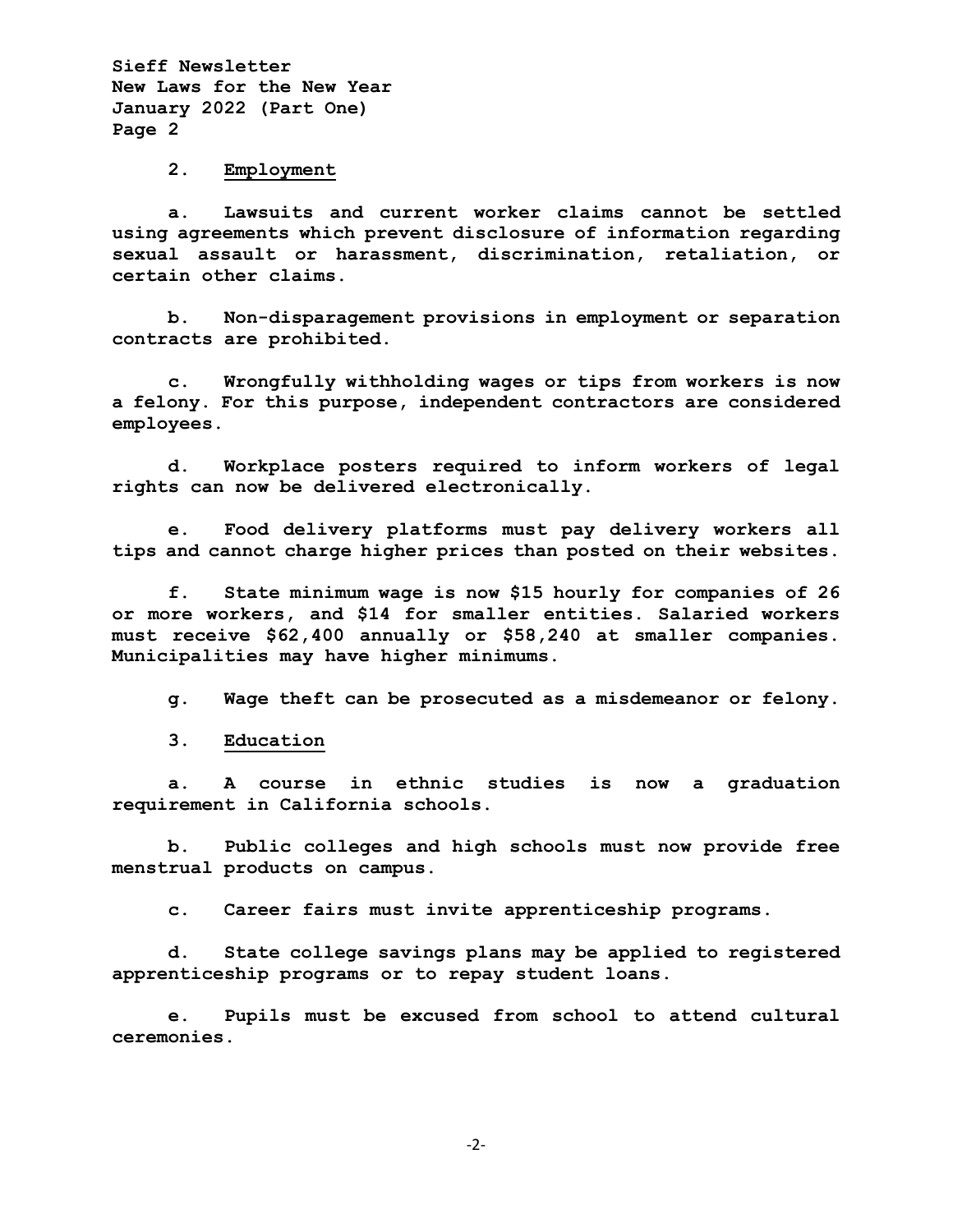**f. Fees at state colleges are waived for spouses and dependents of first responders and healthcare providers who die from Covid while employed to render medical services.**

**g. College student athletes may accept compensation for the use of their athletic reputations, names, images, or likenesses.** 

**h. Each year public school students shall observe a moment of silence to commemorate "September 11 Remembrance Day".**

**i. Certain schools which host events near swimming pools must provide a CPR-certified adult in attendance during such events.**

**4. Gender**

**a. Large retail stores must contain "gender neutral" displays for children's toys whether or not there are separate sections for boys and girls.**

**b. Beginning next year there will be a process for one to change their marriage licenses or children's birth certificates to reflect one's change of gender.**

**c. Death certificates may identify a decedent's gender as "non-binary".**

**5. Alcohol**

**a. At licensee disciplinary hearings for providing alcohol to minors, no minor need testify.**

**b. A licensed brandy manufacturer may operate two offsite testing rooms under one certificate.**

**c. "On site" licensees may sell spirits for "off-site" consumption in manufactures' containers delivered to a consumer.**

**d. A licensed winegrower may sell its products in containers furnished by customers at the grower's tasting room.** 

**6. Horses**

**a. The Racing Board must post its votes on the Internet and** 

-3-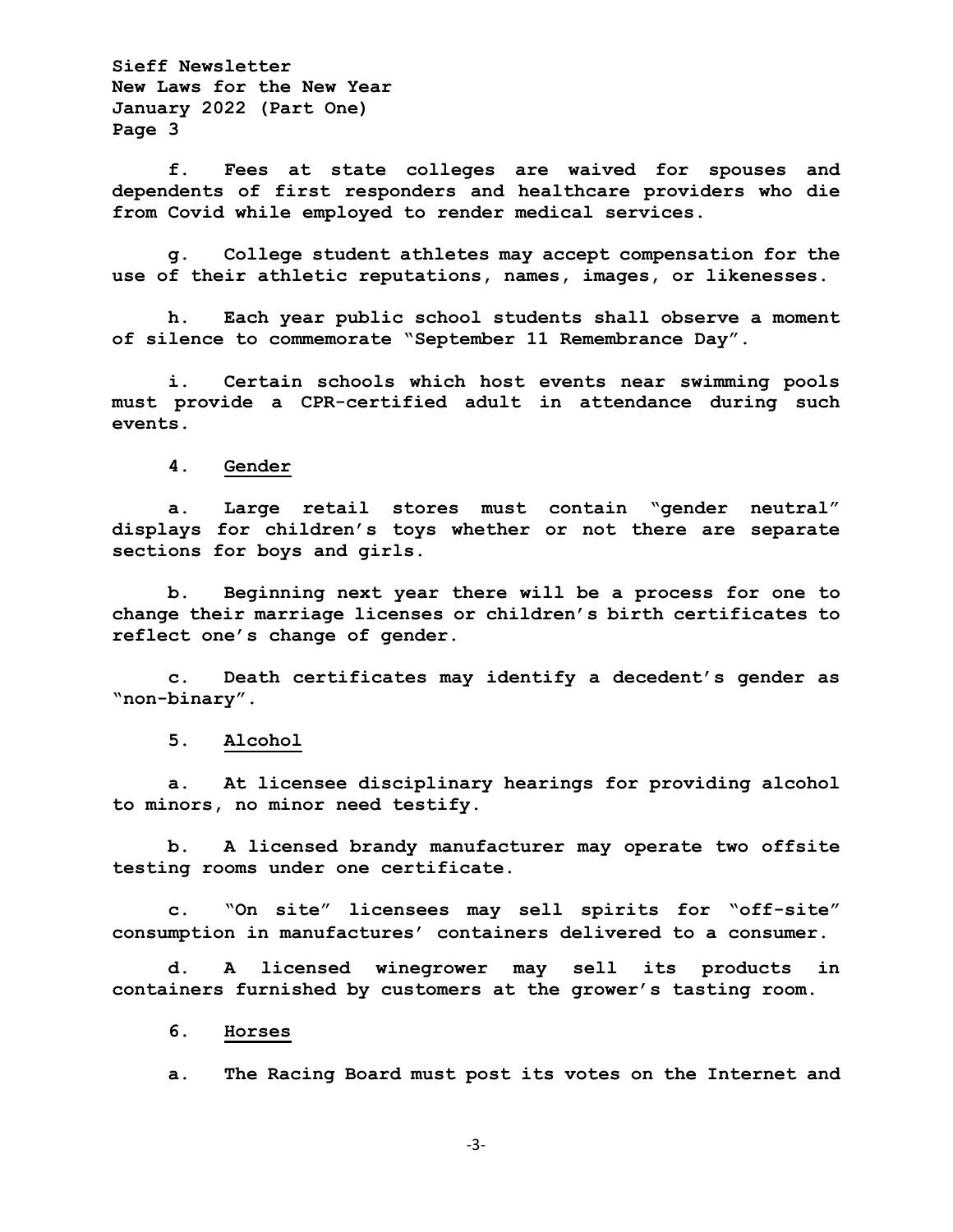**obtain fingerprint images from prospective or current employees.**

**b. Helmets and reflective gear are required for minors riding equestrian animals.**

**7. Housing**

**a. A new law creates a streamlined process to divide residential lots to add second units or convert to duplexes. Regulations also allow more square footage per lot.**

**b. Certain private building limits are unenforceable against projects deemed 100% affordable.**

**c. Cities or counties may adopt zoning laws allowing up to ten (10) units of residential density in "transit rich" areas.**

**d. Substantial fines may be imposed for safety violations in short-term rentals.**

**8. Marijuana**

**a. Manufacturers of industrial hemp are now required to register as food processers.**

**b. The statute of limitations for civil actions for unlicensed cannabis activities is extended to three years.**

**c. Aiding or abetting an unlicensed commercial cannabis activity can result in civil penalties up to \$30,000 a day.**

**d. Cannabis beverages can now be packaged in clear or colored glass containers.**

**e. Terminally ill patients may be administered medical cannabis.**

**9. Funerals**

**a. There is now a process for escheating unclaimed pre-need funeral deposits under certain circumstances.**

**b. A minimum dollar amount must be deposited into an endowment care trust fund by a California cemetery.**

-4-